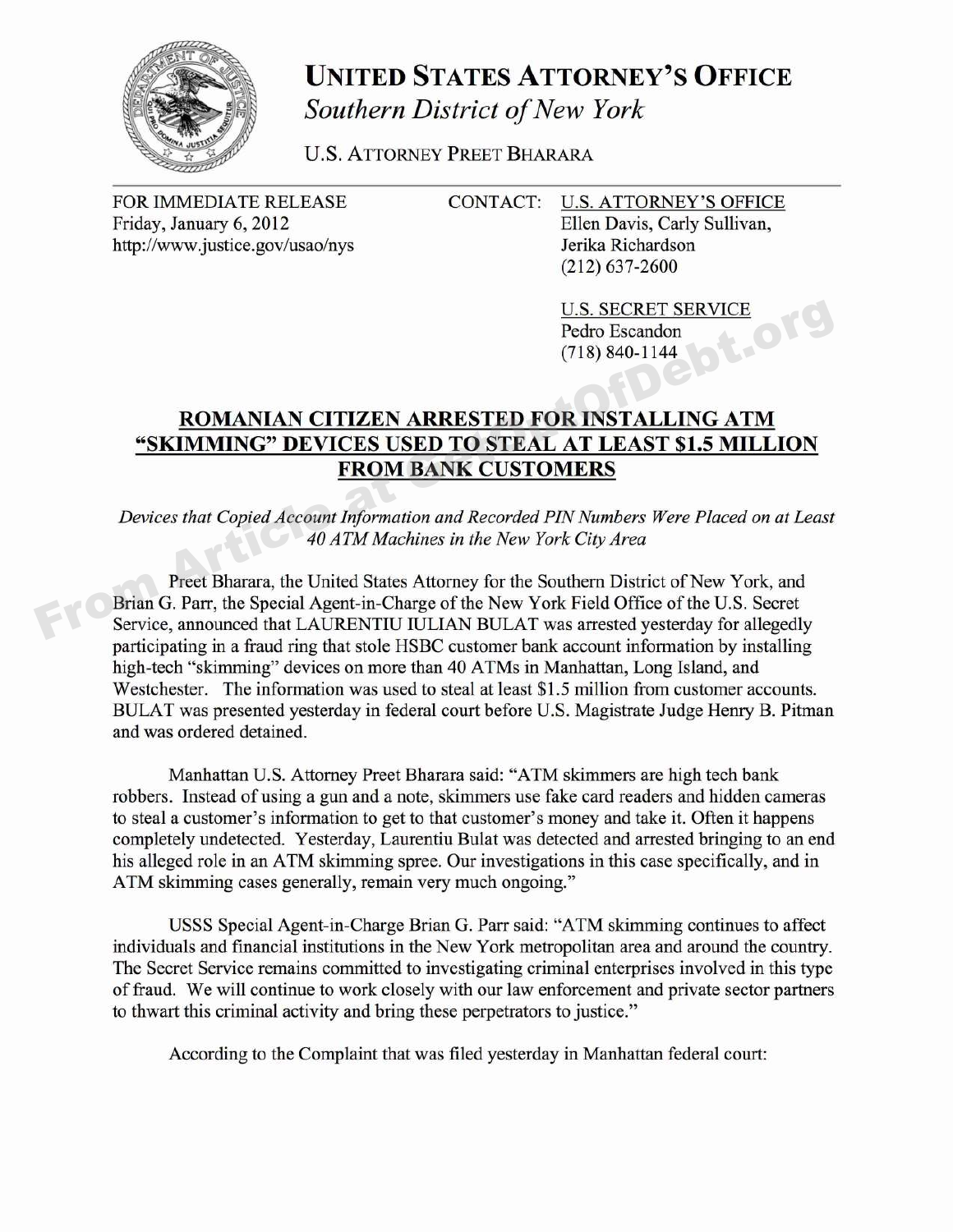Customers commonly access their bank accounts through an automated teller machine ("ATM"), using a bank card and a Personal Identification Number ("PIN"). Bank cards typically bear a magnetic stripe on which account-related information has been electronically coded. Banks place ATMs in vestibules that can be accessed by customers when the branches are otherwise closed. To access the ATM, customers can swipe a bank card into a reader located at the entrance to the vestibule.

Since May 2011, the U.S. Secret Service, together with the U.S. Attorney's Office, has been investigating an ATM skimming fraud ring that has targeted HSBC branches in the New York City Metropolitan area. Skimming is an illegal activity that involves the installation of an electronic device, usually undetectable by ATM users, that surreptitiously records the user's bank account information and corresponding PIN, thereby enabling criminals to use that information to steal money from the bank customer's accounts.

BULAT was identified through the review of bank surveillance video as being the ring's "installer." He allegedly installed skimming devices on at least 40 ATMs at HSBC branches in Manhattan, Westchester, and Long Island. The skimming technology used by BULAT and his co-conspirators included: (i) devices surreptitiously placed over the ATM card readers, which recorded the encoded information on the bank cards as they were swiped through the readers; and (ii) small pin-hole cameras installed on the ATMs that made a video recording of the customers' PINs as the numbers were entered into the ATM machines. bank account information and corresponding PIN, thereby enabling criminals to use that<br>information to steal money from the bank customer's accounts.<br>BULAT was identified through the review of bank surveillance video as bei

After a period of time, members of the ring retrieved the skimming devices from the compromised ATMs, downloaded the information stored on the devices, and then matched the stolen account numbers retrieved from the card readers with the corresponding PINs recorded by the pin-hole cameras. The ring then encoded the stolen bank account information onto plastic cards, and used them, along with the corresponding PINs, to make unauthorized cash withdrawals directly out of the compromised bank accounts of the victim customers. The ring has stolen an estimated \$1.5 million from the compromised accounts through this fraud.

BULAT was arrested yesterday morning, after being observed on HSBC bank video surveillance installing skimming devices on two ATMs located at a Manhattan branch. U.S. Secret Service agents, upon notification by HSBC personnel, immediately went to the branch, confirmed that skimming devices had been placed on the two ATMs — including card readers and pin-hole cameras — and established surveillance. BULAT was observed returning to the ATM machines later in the morning, apparently to manipulate the skimming devices, and was placed under arrest. When BALUT was arrested, he was in possession of a flathead screwdriver, which agents say is typically used to place and remove the skimming devices.

> $\ast$  $\ast$ \*

BULAT is a citizen of Romania who is illegally in the United States on an overstayed visa. He is charged with one count of conspiracy to commit bank fraud and one count of bank fraud. If convicted, he faces a maximum sentence of 60 years in prison.

Mr. Bharara praised the U.S. Secret Service in New York for their outstanding work in investigating this case. Mr. Bharara also praised HSBC for its vigilance and excellent cooperation in the investigation and thanked the NYPD and U.S. Immigration and Customs Enforcement's Homeland Security Investigations for their assistance in this investigation.